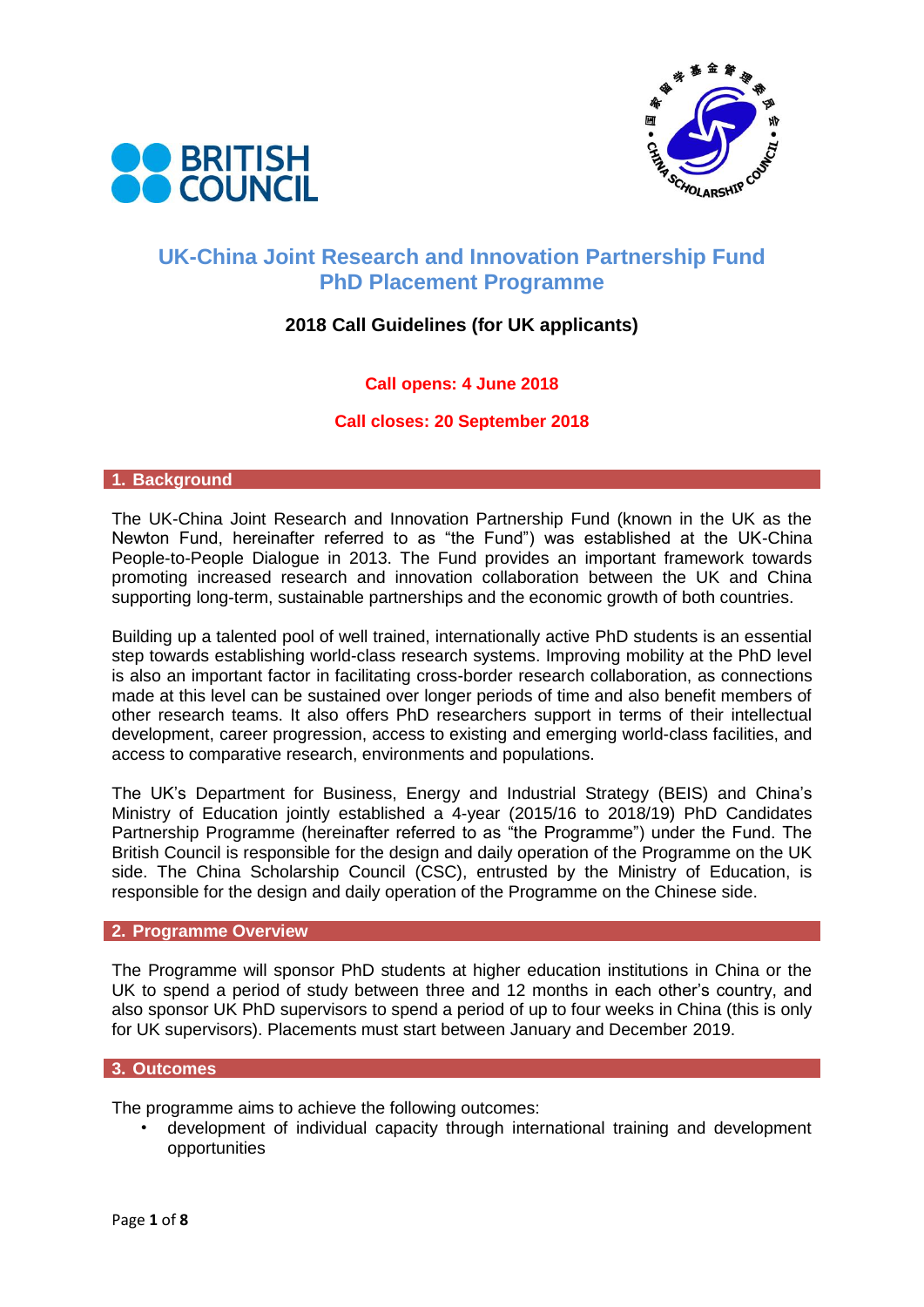



- cultivation of highly trained researchers in the UK and China with international experience who are able to contribute to research and innovation, thereby generating economic and social benefits for both countries
- participation of British and Chinese PhD students in international intellectual networks, building cultural understanding and fostering long-term sustainable research collaborations
- development of international joint training pathways
- raising awareness of the UK's and China's research strengths.

### **4. Priority Sectors**

Tackling global challenges – such as extreme weather conditions, urbanisation, access to affordable health care, food and energy security and meeting the social and economic needs of a growing population – requires an integrated research and innovation approach, bringing together communities from different disciplines, sectors and countries in high-quality collaborations. The Fund aims to build UK-China research and innovation collaborations centred on these shared research and innovation challenges, which have direct relevance to both the UK's and China's social welfare and economic development.

Funding is provided by the UK on the basis that it will be used to fund programmes that will contribute to the UK's Official Development Assistance (ODA) commitment. The most decisive criteria in determining ODA eligibility is establishing the "economic development and welfare of developing countries" as the main objective. For more on our approach to ODA, please see http://www.newtonfund.ac.uk/about/what-is-oda/

BEIS and the Ministry of Education have agreed to support PhD placements in the following fields:

- health and life sciences (e.g. HIV/AIDS, malaria, tuberculosis, neglected tropical diseases, child mortality, maternal health)
- environmental technologies (e.g. climate change, green technology, sustainable development, ecosystem services, resource scarcity)
- food and water security
- energy
- urbanisation
- education and creative economy for economic development and social welfare.

### **5. Eligibility**

On the UK side, applications will be considered from all UK institutions with a strong research record in the agreed fields. Host universities in China must be eligible to admit international students. For a list of Chinese universities eligible to admit international students, please visit <http://www.campuschina.org/universities/index.html>

Applicants must hold either UK passport OR passports from countries that have diplomatic relations with China. Chinese students studying for their PhDs at UK universities are not eligible.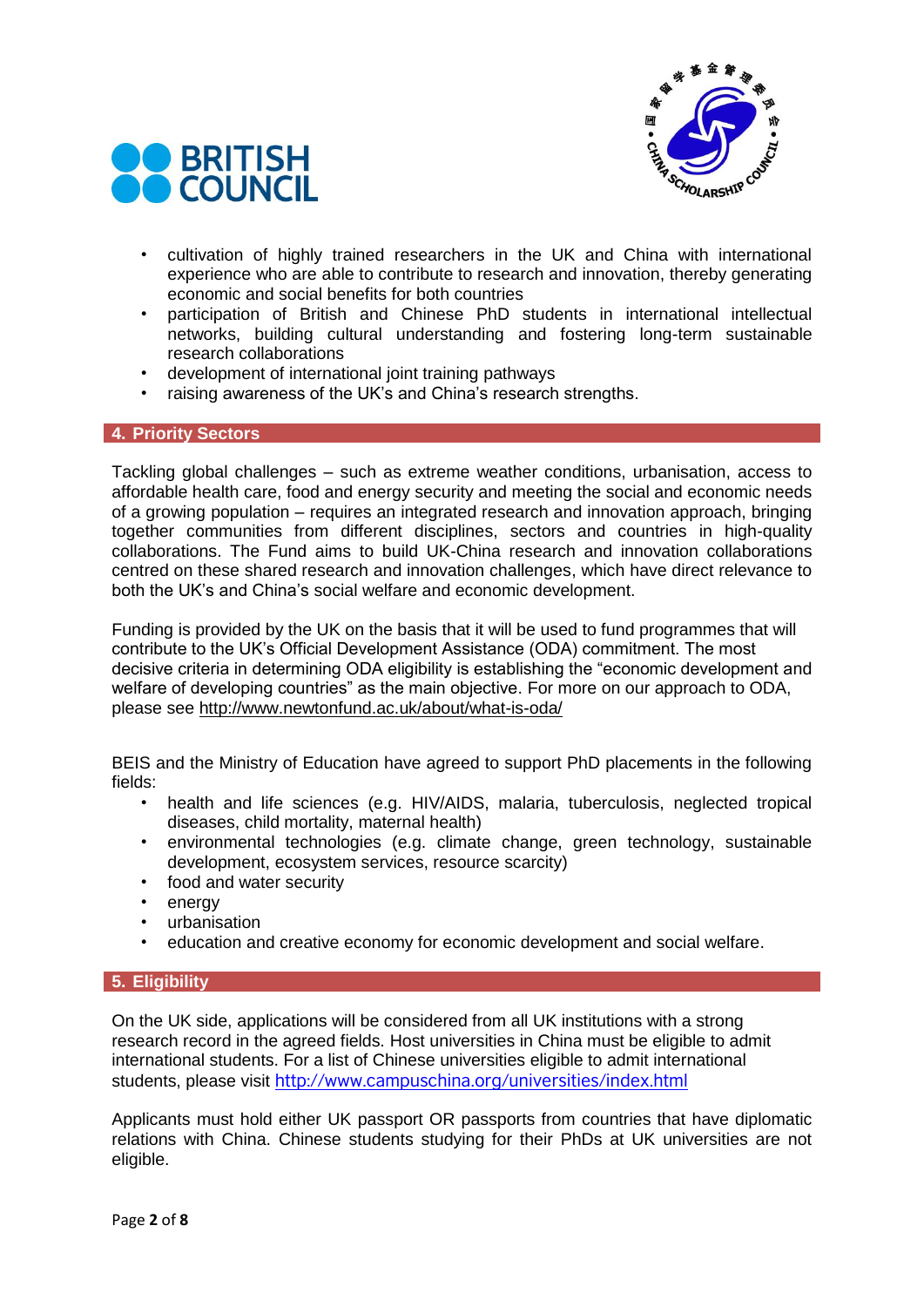



### **6. Application**

To apply, UK PhD applicants must:

- **Step 1:** Complete China Scholarship Council online registration form at <http://studyinchina.csc.edu.cn/#/login> and print it. (If you cannot open this page, please copy and paste the link in your browser. Once you have registered, please choose the programme 'Chinese Government Scholarship' and enter the agency number 8264 to start your application.)
- **Step 2:** Complete British Council's online application form [\(online application here\)](https://britishcouncil-cxobw.formstack.com/forms/newton_phd_uk_china_placements).

Please note, a scanned copy of the printed online registration form of the China Scholarship Council (including a passport photo and signature) should be uploaded to the British Council's online application system.

Please see attached for a Word version of the British Council's online application form. This is for your reference only and **cannot** be submitted. All applications must be submitted through the online systems.

Each application must include both a PhD student and his/her supervisor. Applications without the involvement of a PhD student or supervisor will not be considered.

Applications must include endorsements from both the sending and receiving supervisors, with the latter's official confirmation that they will host the PhD student, duration of stay and level of fees they will charge.

Where there is a decision between a UK and Chinese supervisor to host each other's applicant students, there is no guarantee that both students' applications will be successful. In cases where only one student's application is successful, the partnering supervisor on the other side must host the applying student and their supervisor.

Named individuals must be provided in the application form. Once the application is approved, no change of the named applicants is permitted.

The online application system will close at **12:00 pm GMT on 20 September 2018**.

Any enquiries about the Newton Fund / UK-China Joint Research and Innovation Partnership Fund can be sent to [newtonfundchina@britishcouncil.org.cn](mailto:newtonfundchina@britishcouncil.org.cn).

#### **7. Funding Arrangement**

### **PhD students**

- In accordance with the rules and regulations agreed with CSC, each PhD student can visit the partner institution once for a period of between three and 12 months.
- Relevant costs incurred by UK PhD students will be covered by the UK Newton Fund, including visa fees, international airfares (economy class), tuition fees, accommodation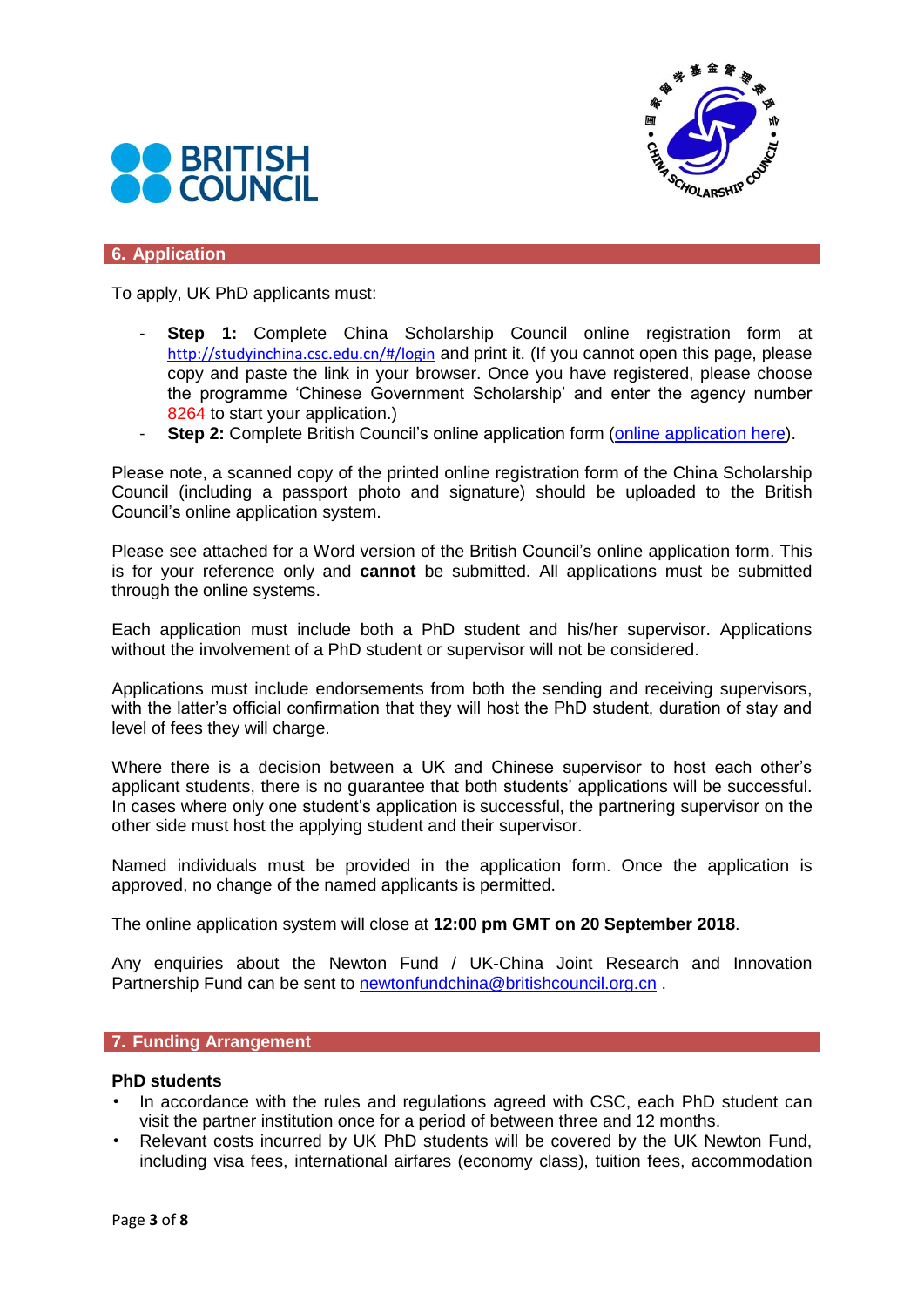



and stipend. Costs beyond the above arrangements will be borne by the students themselves. Please see below financial ceilings for items which can be covered.

#### **Mobility grants for PhD supervisors**

- Mobility grants are intended to support UK PhD supervisors in visiting the host university during their students' placement for a total period of up to four weeks.
- UK supervisors must agree their plans with their partner institution and indicate this on the application form.
- Visa fees, international airfares (economy class), accommodation and stipend for UK PhD supervisors will be met by the Newton Fund. Costs beyond the above arrangements will be borne by the PhD supervisors themselves or their institution.

### **The following expenditures will be covered by the Newton Fund**

#### PhD students:

➢ For placements in Beijing, Shanghai and Guangzhou:

| <b>Expenditure</b>                                        | <b>Standard</b>                          |
|-----------------------------------------------------------|------------------------------------------|
| Visa <sup>1</sup> fees and return airfare (economy class) | Up to £1,200                             |
| Medical insurance <sup>2</sup>                            | £100                                     |
| Accommodation <sup>3</sup> in China                       | £200/month                               |
| Stipend in China                                          | £450/month                               |
| Tuition fee in China                                      | According to host universities' standard |

#### $\triangleright$  For placement in other cities in China:

| <b>Expenditure</b>                           | <b>Standard</b>                          |
|----------------------------------------------|------------------------------------------|
| Visa fees and return airfare (economy class) | Up to £1,200                             |
| Medical insurance                            | £100                                     |
| Accommodation in China                       | £150/month                               |
| Stipend in China                             | £350/month                               |
| Tuition fee in China                         | According to host universities' standard |

#### PhD supervisors

| <b>Expenditure</b>                           | <b>Standard</b> |
|----------------------------------------------|-----------------|
| Visa fees and return airfare (economy class) | Up to $£1,200$  |
| Medical care insurance                       | £100            |
| Accommodation in China                       | £60/day         |
| Stipend in China                             | £40/day         |

<sup>1</sup> For visa application info, please see **[here](http://www.csc.edu.cn/Laihua/newsdetailen.aspx?cid=66&id=1145)**

**.** 

<sup>2</sup> For more information of medical insurance in China, please see **[here](http://www.csc.edu.cn/laihua/newsdetailen.aspx?cid=194&id=2716)**

<sup>3</sup> For more information about accommodation policy in China, please see **[here](http://www.csc.edu.cn/Laihua/newsdetailen.aspx?cid=66&id=1146)**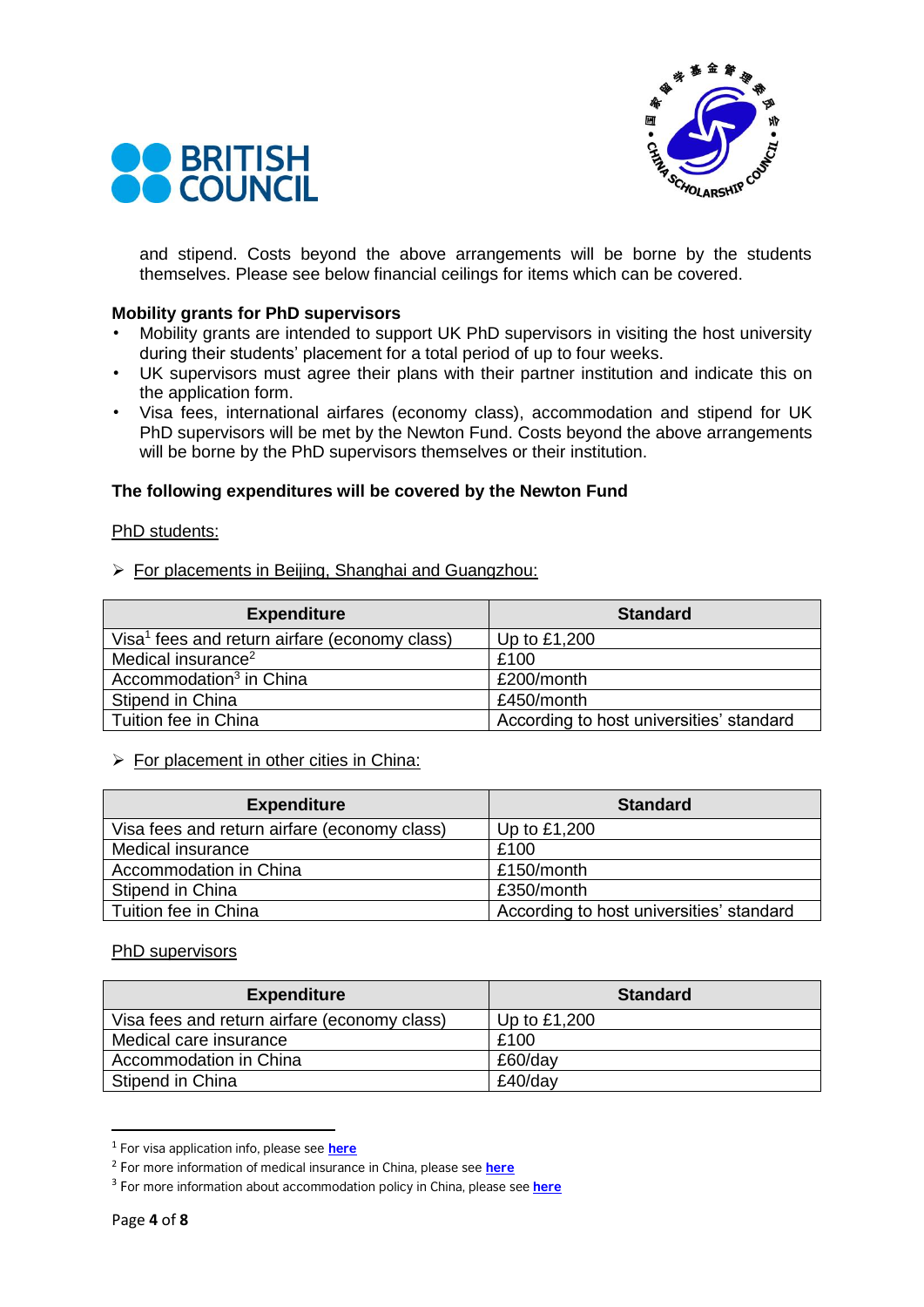



After the announcement of the final assessment results, the British Council will sign a Grant Agreement with the sending institutions and allocate the grants. The sending institutions will make their own arrangements for covering the above expenditures for PhD students and supervisors. Please see below information on Contractual Requirements.

#### **8. Evaluation Criteria**

Applications will be assessed based on the following principles:

- all questions on the application form are satisfactorily answered
- the proposed research area relates to at least one of the priority sectors
- the proposed research area is ODA eligible, i.e. the "main objective is establishing economic development and social welfare of developing countries"
- the planned activities demonstrate potential to deliver the planned outcomes in the most effective way
- participation in the programme will contribute towards developing sustainable institutional partnerships between the UK and China

Applicants should ensure their application meets all of the above criteria.

#### **9. Evaluation Process**

#### **Key Dates:**

| <b>Dates</b>      | <b>Activities</b>  |
|-------------------|--------------------|
| 4 June 2018       | Applications open  |
| 20 September 2018 | Applications close |
| 30 November 2018  | Assessments end    |
| December 2018     | Results announced  |

#### **10. Contract and Financial Agreement**

A grant agreement for the placement of UK PhD students will be signed by the British Council and the UK sending institution. The sending institution will be responsible for:

- Providing financial accounts detailing how UK government funds have been spent on the PhD student and the supporting supervisor over the reporting period. These accounts should be submitted by the end of March during the placement period and within 30 days of completing the placement.
- Alerting the British Council to any substantial changes that may impact on the successful delivery of the planned outcomes as indicated in the application.

## **Diversity**

The British Council is committed to equal opportunities and diversity in all our activities. This includes avoidance of bias due to gender, disability, racial or ethnic origin, sexual orientation, or religious belief.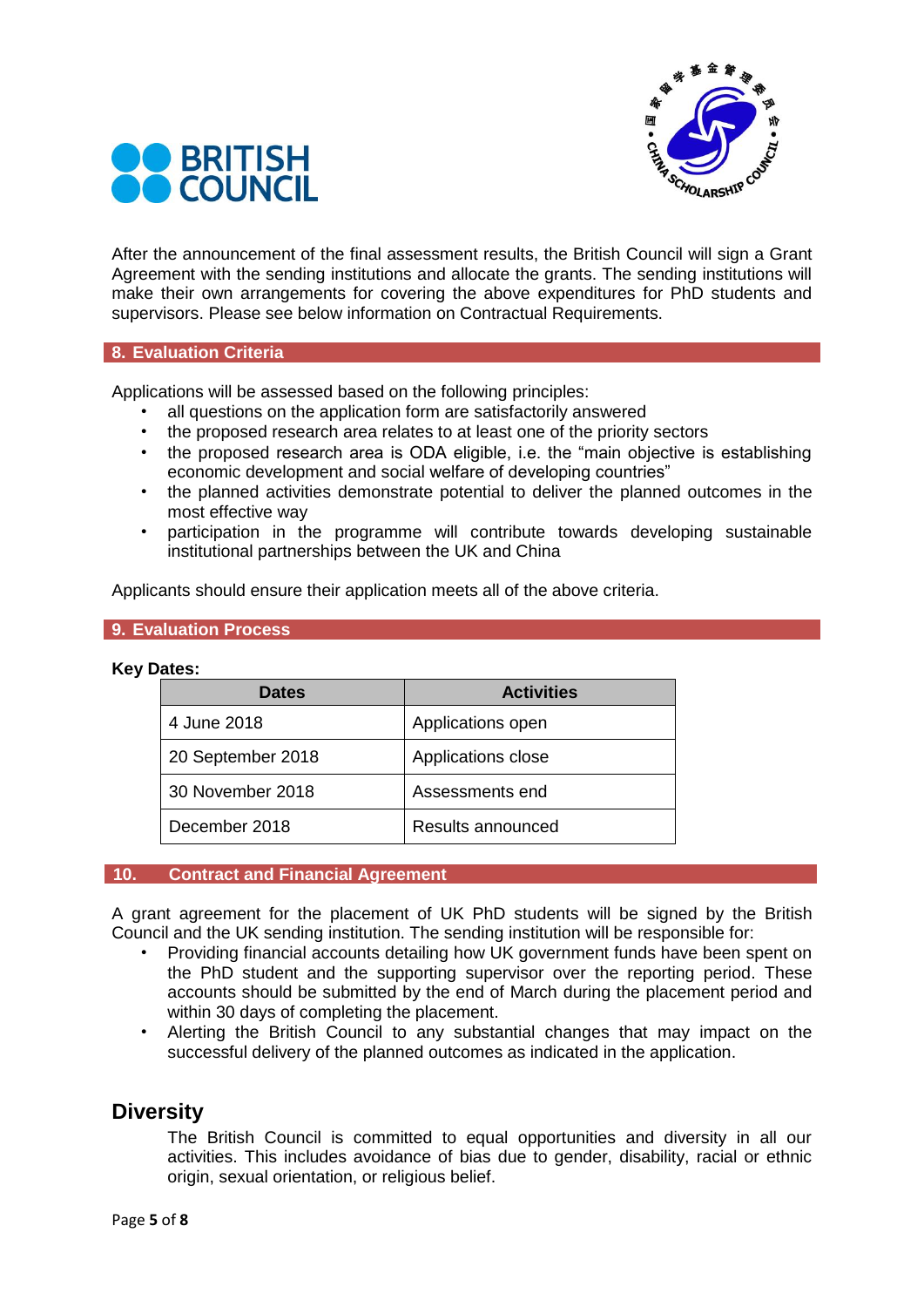



## **Data protection**

- The British Council will use the information that you are providing for the purposes of processing your application, making any awards, monitoring and review of any award.
- We shall share any necessary data on your application with the UK Department for Business, Energy and Industrial Strategy, and with our funding partners in your country in order to assist with management of the application process; any decisions on grants will be made in collaboration with them.
- Organisation details, where collected, are used for monitoring and evaluation and statistical purposes. Gender information, where collected, is used solely in preparing statistical reports.
- The British Council collects country of origin for reporting and statistical purposes and to contact you within your own country.
- Under UK Data Protection law you have the right to ask for a copy of the information we hold on you, and the right to ask us to correct any inaccuracies in that information. If you want more information about this please contact your<br>local British Council office or the Data Protection Team at local British Council office or the Data Protection Team at [infogovernance@britishcouncil.org](mailto:infogovernance@britishcouncil.org) or see our website: [http://www.britishcouncil.org/privacy-cookies/data-protection.](http://www.britishcouncil.org/privacy-cookies/data-protection)

## **Contractual requirements**

- The contracting authority is the British Council which includes any subsidiary companies and other organisations that control or are controlled by the British Council from time to time (see: [www.britishcouncil.org/organisation/structure/status\)](http://www.britishcouncil.org/organisation/structure/status).
- The successful applicants will be expected to undertake activities in the China.
- The British Council's contractual approach in respect of the grant (Terms and Conditions of the Grant Agreement) ("Grant Agreement") is set out here: (add link to Grant Agreement). By submitting a response to this call for applications, you are agreeing to be bound by the terms of these guidelines and the Grant Agreement without further negotiation or amendment.
- In the event that you have any concerns or queries in relation to the Grant Agreement, you should submit a clarification request to [newtonfundchina@britishcouncil.org.cn](mailto:newtonfundchina@britishcouncil.org.cn) in accordance with the provisions of this call for applications by the application deadline. The British Council reserves the right not to make any changes to the Grant Agreement.
- The British Council is under no obligation to consider any clarifications / amendments to the Grant Agreement requested following the application deadline.

### **11. Reporting and Monitoring**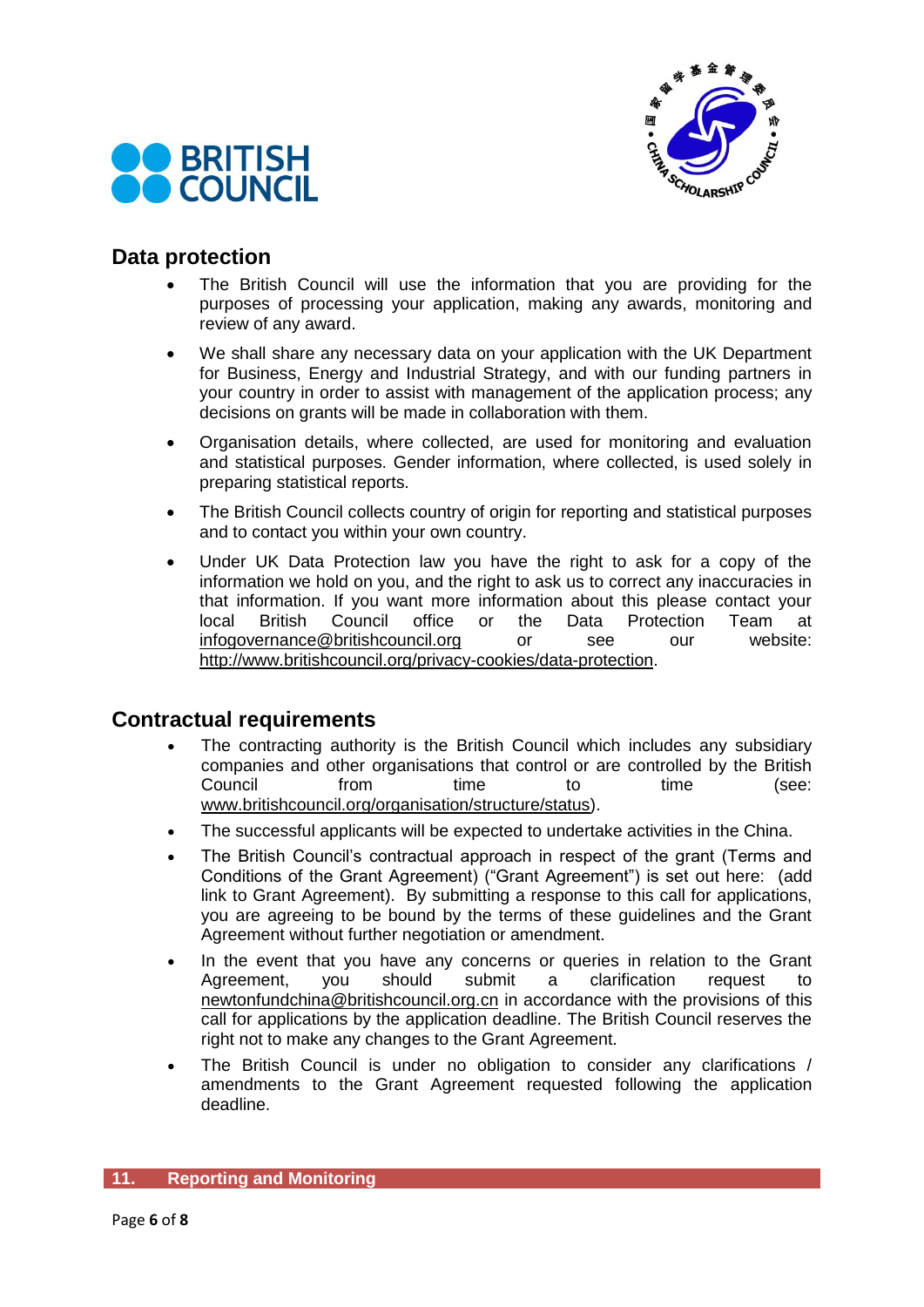



Each UK PhD student and his/her supervisor will submit joint reports, detailing the placement progress and financial accounts, to the British Council. These joint reports must be submitted within 30 days of completing the placement.

#### **12. Contact Points**

For the British Council, please contact: Newton Fund Manager, British Council China [newtonfundchina@britishcouncil.org.cn](mailto:newtonfundchina@britishcouncil.org.cn)

For the China Scholarship Council, please contact: Mr. Zhou Baisong, Division of International Students Affairs, China Scholarship Council, [ouzhou@csc.edu.cn](mailto:ouzhou@csc.edu.cn)

## **Frequently Asked Questions:**

**1**.**Do applications need to be reciprocal? And if so, do placements need to be of the same length?**

Applications do not need to be reciprocal. For example: student from university A in the UK can go to university B in China while university A in the UK can host a student from university C in China, or vice versa. Indeed, university A in the UK does not need to host a student from China at all, and vice versa. In addition, the placement lengths do not need to be identical.

#### **2**.**Is the Programme open to part-time PhD students?**

Applicants should be full-time PhD students, part-time students are not eligible. This applies to applicants from both the UK and China.

**3**.**Can applicants who have successfully participated in the Programme apply again?**

Applicants who have already participated in the Programme and received funding form previous rounds may re-apply. However, it is a competitive application process and priority will be given to applicants who have not previously received funding through the Programme.

**4**.**What are the funding arrangements for UK institutions hosting a PhD student from China?**

Funding arrangement for a UK institution hosting a PhD student from China are as follows:

**Placement term Funding for tuition and bench fee Funding for other costs**